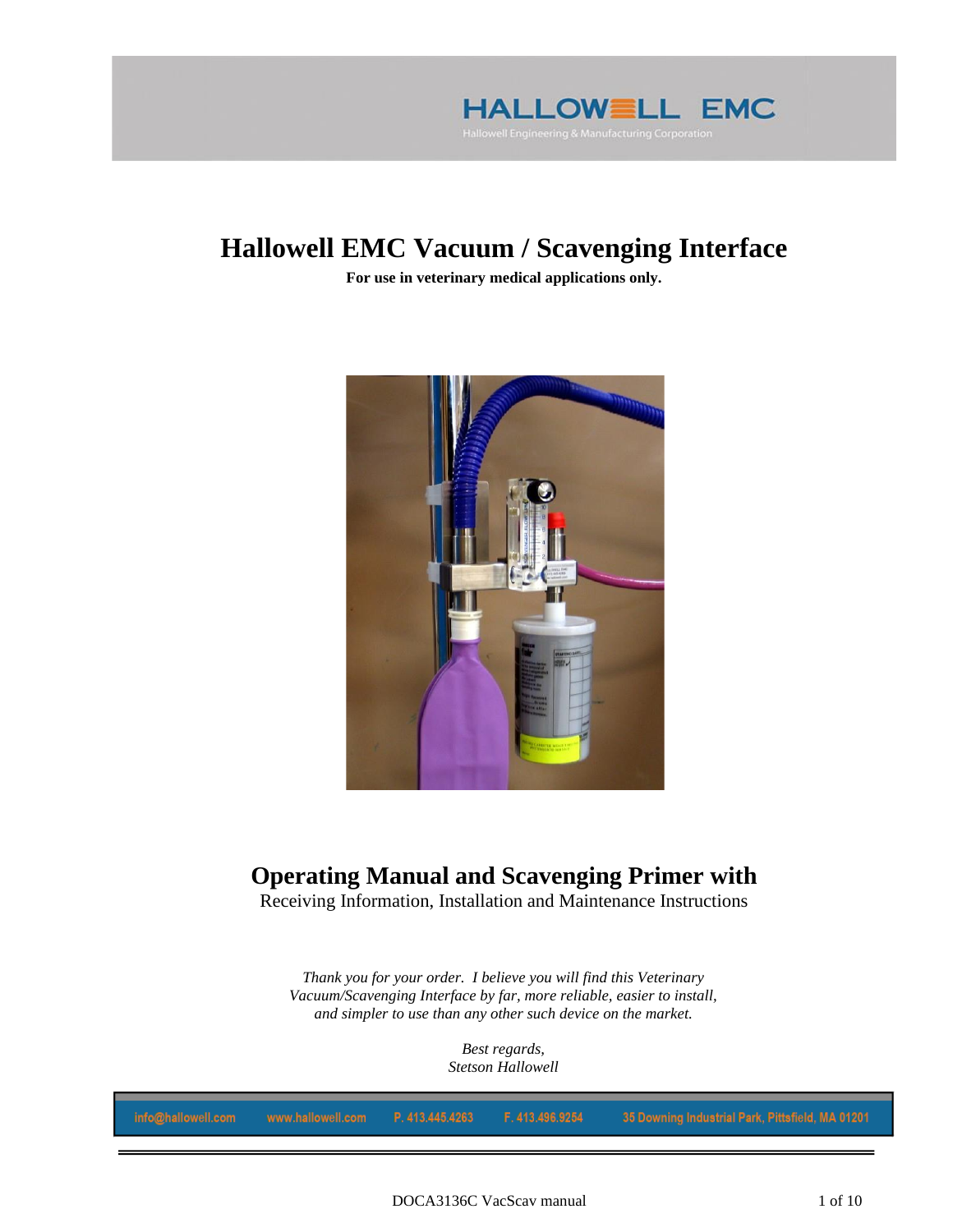# **Hallowell EMC Vacuum/Scavenging Interface**

**Available Mounting Options**

**000A5631 – Round Pole Mount 000A5632 – Square Post Mount 000A5633 – Ceiling Mount 000A5634 – Wall Outlet Mount 000A5762 – Wall Mount**

#### **Features of this HEMC interface:**

- Two scavenging tube inlet ports (1) that accepts either 19 mm or 22 mm tubing. Optionally the interface can be supplied with three or four inlet ports.
- An integral scavenging backup system in the form of a charcoal canister (2) that scavenges the anesthetics, other than N2O, from the waste gas in the event of suction system disconnect or failure. This "back up" mode also facilitates transport to other areas of the hospital or can be used where vacuum is not available.
- There are no inlet, outlet or overpressure relief valves to foul, fail or need servicing.
- The scavenging flow rate can be precisely set (3) between 1 and 10 liters per minute and is easily verifiable at any time at a glance from most any angle.
- It is configurable such that it will plug into a wall outlet, hang from a ceiling drop, mount to a square post or pole mount on most any size round pole.
- Durable life lasting stainless steel construction with stainless steel hardware provides MRI compatible as well.

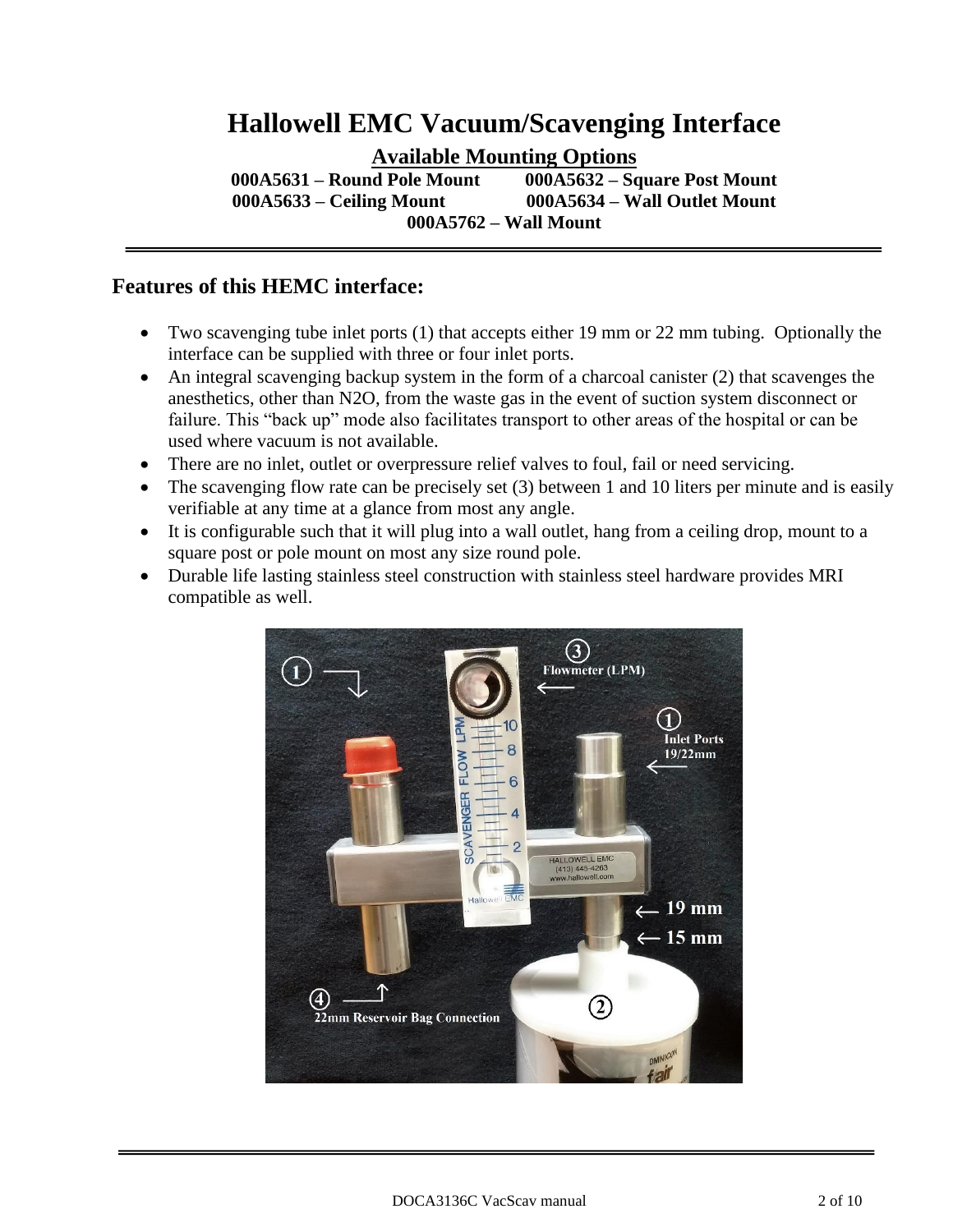## **Receiving:**

The packing slip you received with this interface lists the part number for this interface. You have received only ONE part completely assembled that is made up of all the additional parts needed to customize its gas connections and mounting options to your needs as discussed when you have placed your order, you received TWO parts only if the hose assembly was required to be separate.

### **Installation:**

#### **Wall Mount, Wall Outlet Mount, and Ceiling Drop Mount units:**



Your interface should be supplied with the type of quick connect (DISS, Ohio, Chemetron, Schrader or Puritan style) fitting you requested at the time your order was taken. The ceiling drop interfaces will have an additional 90° elbow fitting at the top of the flowmeter facilitating the vertical connection to the drop.

Simply plug the interface into either the wall outlet or the ceiling drop.

- 1. Connect one 19mm or 22mm tube from each device you wish to scavenge onto the inlet ports (1) on the top of the interface. **If an inlet port is not to be used it MUST BE occluded,** a red cap plug is included for this purpose.
- 2. Be sure the appropriate size reservoir bag is securely attached to the bottom 22 mm connector (4) to the left of the flowmeter. A 2-liter "evacuation purple", the color standard, bag is included and is appropriate for most applications. One liter and one-half liter bags are also available.
- 3. Weigh the charcoal canister. Mark the weight in grams on its label along with the date of installation.
- 4. Attach the canister to the 15 mm port (2) on the bottom side and to the right of the flowmeter.

**WARNING:** This vacuum/scavenging interface WILL NOT work properly without the charcoal canister, even if the vacuum system is functioning.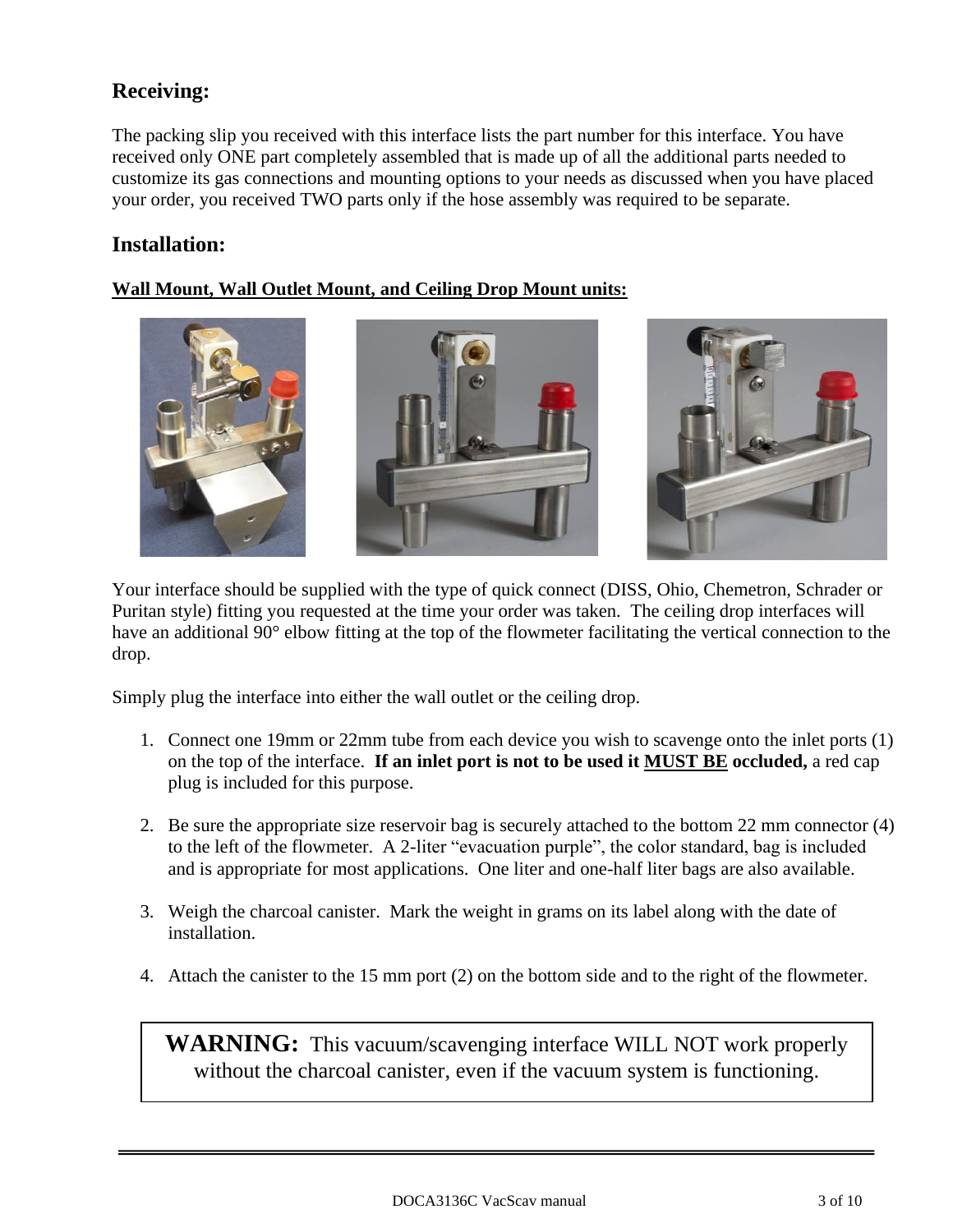#### **Installation: cont.**

#### **Pole Mount and Square Post Mount units:**





- 1. Your interface should have been shipped with a pole mount plate and clamps to accommodate the size pole or with a square post mount bracket and thumbscrews you told us you would be mounting the interface on. Place the interface in the desired position on the pole and close the two clamps or the square post and secure the bracket with thumbscrews. TIGHTEN SECURELY AS POSSIBLE.
- 2. Follow steps 1 through 4 above.
- 3. Pole/Square Post mount interfaces may either have an attached hose or may have a separate hose that needs to be connected to the back of the interface's flowmeter via the quick connect or DISS fitting you requested.

### **Replaceable Parts List:**

#### **Part # Description**

- 200A3046 Cap, tapered for 19mm tube
- 240A1466A Flowmeter, Scavenger flow 1-10 lpm
- 200A3510 Bag, 2 Liter EVAC Purple Reservoir
- 240A1450 f/air Canister
- DOCA3136B Operating Manual, Vac/Scav Interface
- DOCA4948 HEMC Master Operating Manual CD
- 000A5642 Custom Hose Assembly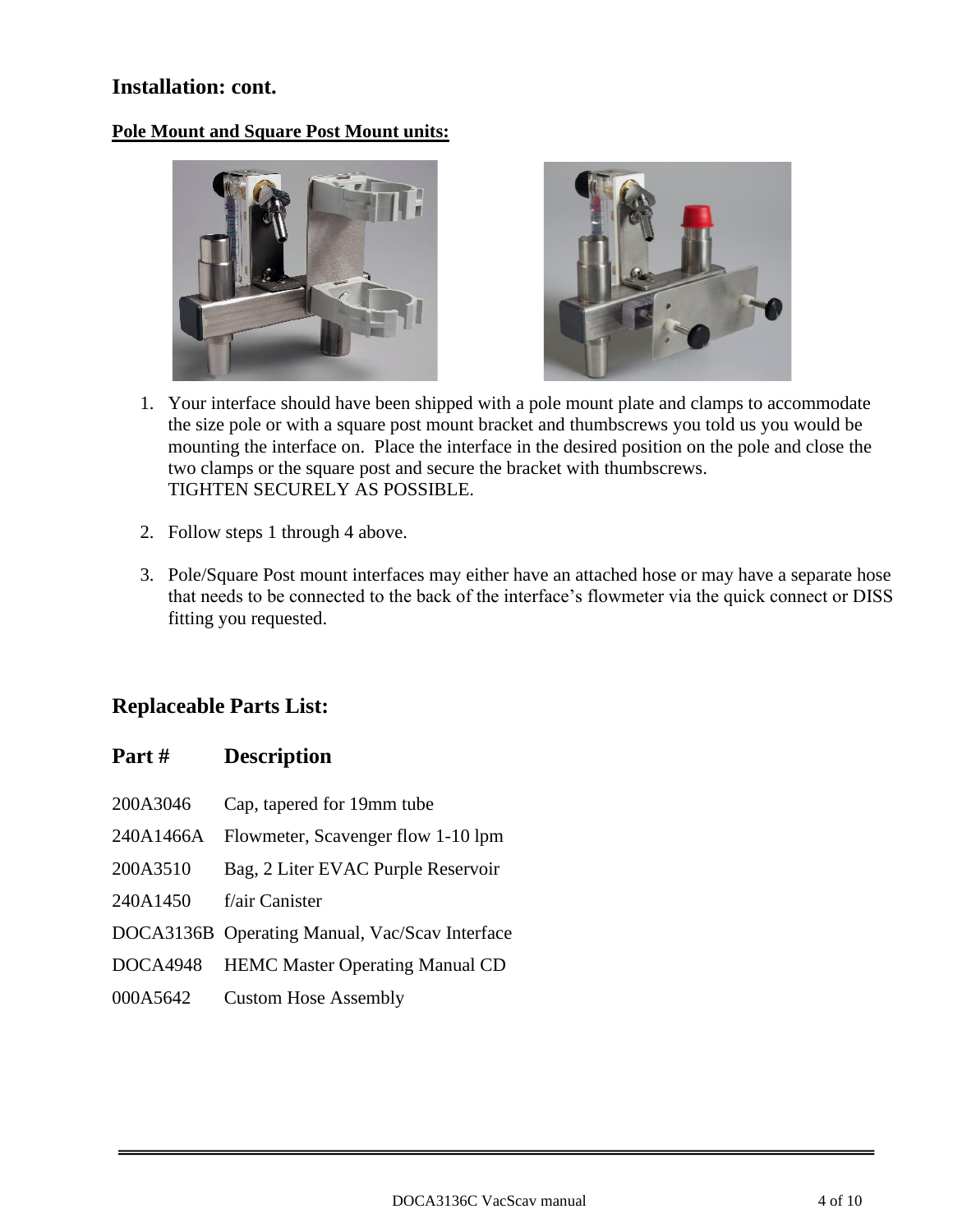## **Scavenging Primer:**

It has been determined, and regulations require, that waste anesthetic gases must be collected and removed from the premises for health reasons, thus the existence of this device.

Scavenging systems can be classified into two major categories, passive and active systems. A passive system essentially is no more than a hose that directs the flow of waste gasses to a location where it can be safely vented, generally outside a building or into a non-recirculating ventilation system. Systems classified as active can be further grouped into blower in a box (low vacuum) systems or central vacuum systems. Blower-in-a-box systems are just that, they have a blower in a box that blows the gas out of the building. Piping is connected from each device to be "scavenged" into the box. The negative pressure in the piping and box is in the order of magnitude of -2 mmHg. This limits the number and length of drops, connections to machines, which these systems can handle. As will be seen below even this low vacuum pressure will require the use of a scavenging interface of some type. Central vacuum systems generate a much greater negative pressures, around –450 mmHg and can accommodate many drops and long piping runs. These systems can also be used for surgical and tracheal suctioning.

It is for the latter classification of scavenging systems, the central vacuum system, that this interface was designed.

Since in practice breathing systems are generally operated in either an open or semi-open mode they all must have some way to allow the excess fresh gas introduced into the systems to be vented. Otherwise, the pressure within the system, which includes the patient, would continue to increase until something ruptured. That something would probably be the lungs of your patient. Therefore, every breathing system is equipped with some form of automatic pressure limiting (APL) valve also called a pop-off valve the purpose of which is to vent just enough gas from within the system such that the pressure within does not exceed the desired safe level. The pressure at which an APL valve vents the gases is generally adjustable. Actually however APL valves are most often set either fully "open" during spontaneous breathing of the patient or fully closed in order to bag or mechanically ventilate the patient. Fully "open" in the case of APL valves does not mean that there is absolutely no opening pressure or resistance to flow. If this were the case there would effectively be a big hole in the breathing system, its contents would be free to flow out and the breathing bag would not hold enough volume to accommodate the patient's next breath. Thus every properly operating APL valve has some finite, albeit very low, opening pressure. Ideally this pressure is enough only to keep the breathing bag full and no more. Most APL valves do not permit gas to flow through them until the pressure in the system increases to somewhere between 0.5 and 2 cmH2O, that is then called its opening pressure. This is not much pressure when you consider that 1 psi is equal to about 70 cmH2O pressure, which for the discussion below is also about equal to 50 mmHg. Doing the math you can see that 1 cmH2O is equivalent to 0.014 psi, not much!

Vacuum, suction and or EVAC (evacuation) systems are available in many hospitals today for other purposes such as surgical or tracheal suctioning but the same system can also be used for handling such pollutants as are discharged from anesthesia machines. The negative pressure in these systems however is in the neighborhood of -450 mmHg; this converts to about -630 cmH2O or –6 psi.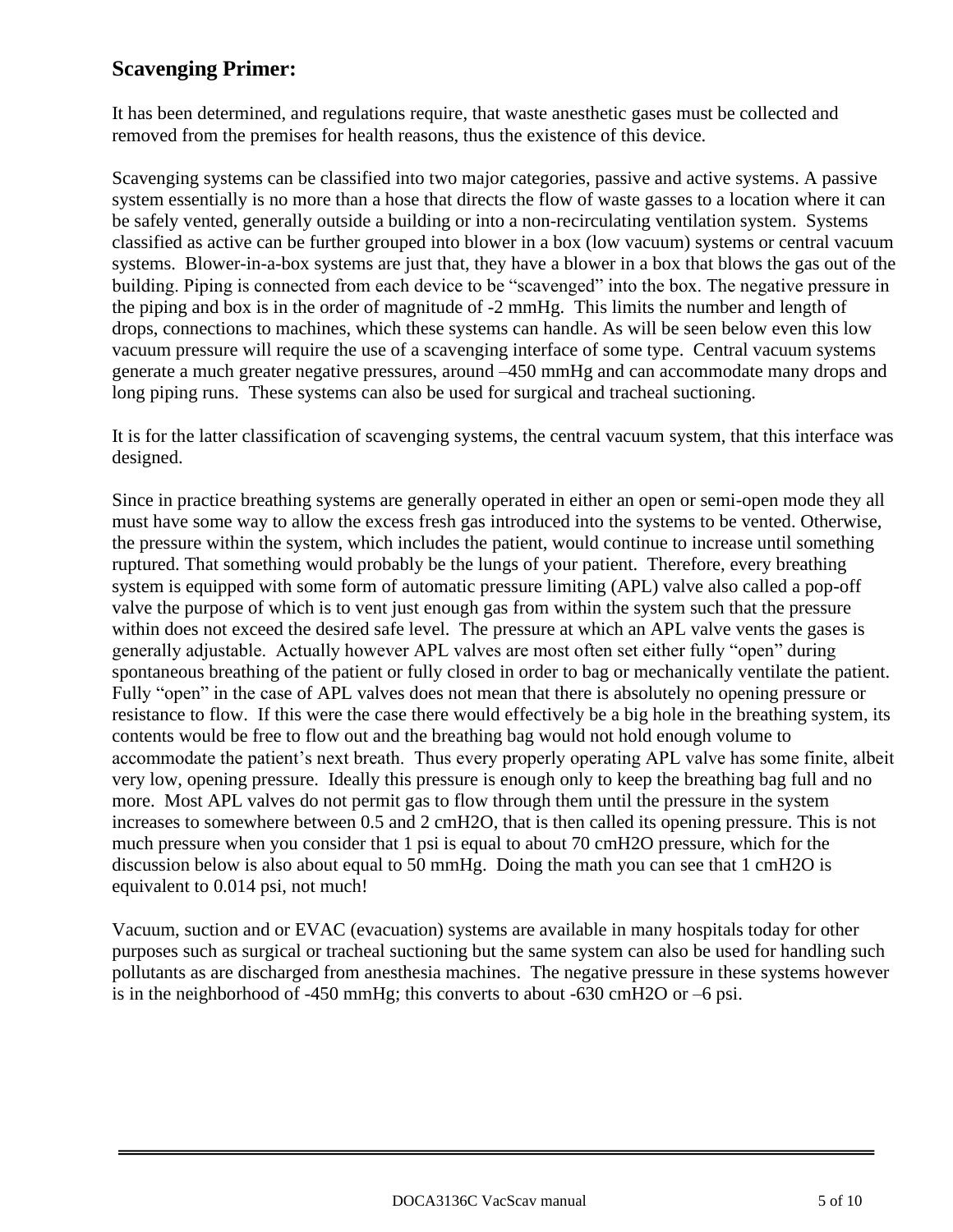### **Scavenging Primer: cont.**

It can be seen that if you were to connect a negative 630 cmH2O vacuum source up to an APL valve with an opening pressure of 1 cmH2O that in most cases, depending on the design of the valve, the valve would be sucked open and it would not take long for the gas in your breathing system, breathing bag and patients lungs to be completely evacuated. Some APL valves are constructed in a manner that will cause them to get sucked closed if too great of a negative pressure is applied to them. This will prevent the breathing system from being drained dry but this also prevents the excess gas from escaping therefore the pressure will continue to rise in the system a rate proportional to the fresh gas flow rate. The problem is similar to what you have seen when someone forgets to open the pop-off valve after bagging the patient a couple of times. The breathing bag eventually becomes over distended and the pressure within causes varying amounts of lung damage until the problem is noticed and the pressure relieved. In either case this is not good for the patient, and there in lies the need for this vacuum/scavenging interface. This is a device that couples two incompatible systems so that they will work with each other.

A properly functioning scavenger interface, as we see above, should allow for the removal of all gases that exit an APL valve without interfering with its delicate operation. The scavenging system cannot apply any negative pressure to the device it is scavenging greater than the opening pressure of that device's APL valve.

Most scavenging interfaces provide a needle valve to regulate the amount of suction that is applied to the system but no other interface quantify the amount of scavenging flow nor do any permit fine enough adjustment to make this an easy setting.

The Hallowell EMC Vacuum/Scavenging Interface has been designed in such a way that even at high scavenging flows the negative pressure applied to the devices being scavenged never comes close to their opening pressures. See the graph on the next page.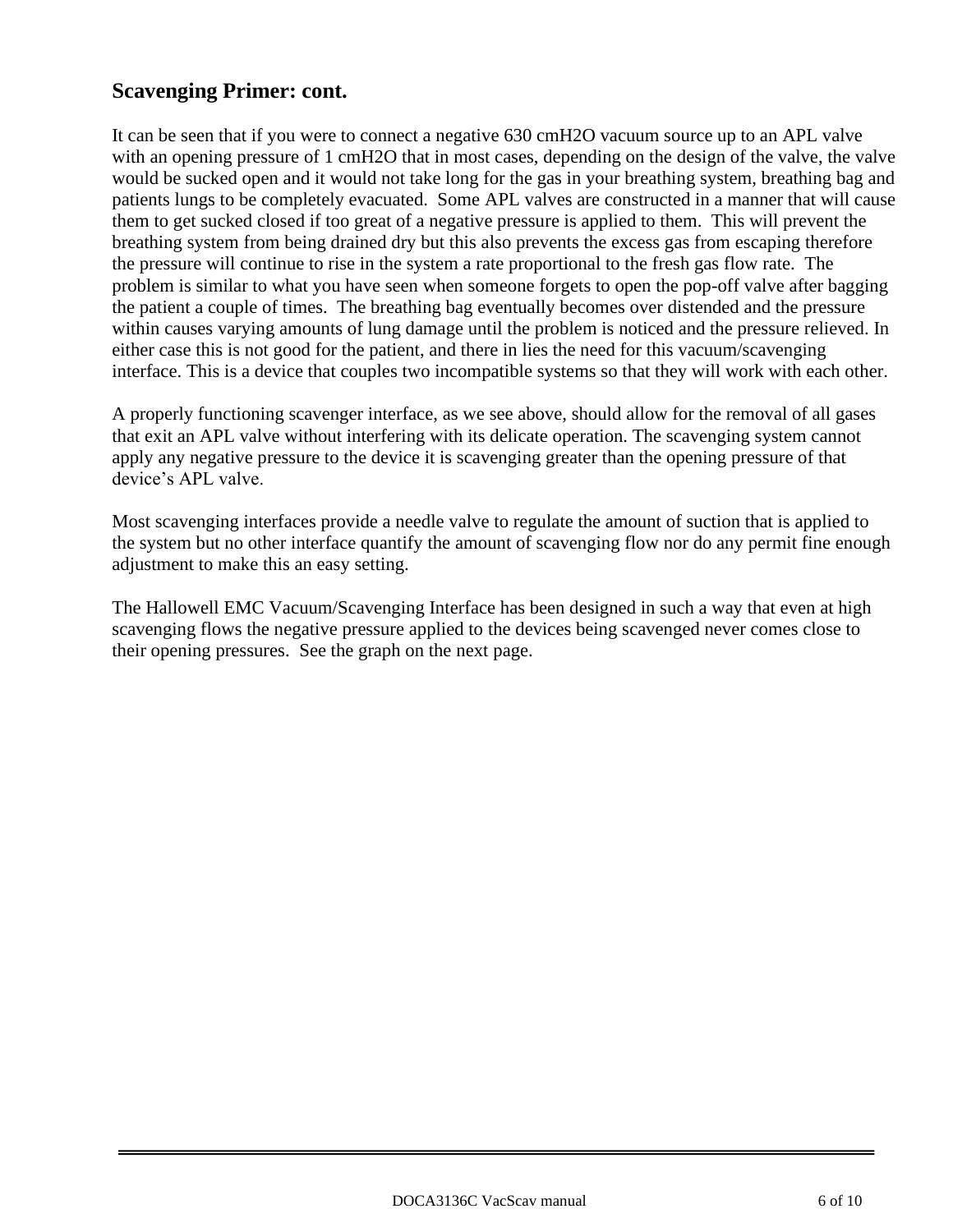## **Interface Operation**

With the vacuum system running and connected adjust the flowmeter to obtain the desired scavenging flow rate. If you are not sure what flow rate you should be using start with 5 lpm.

The idea is to have the scavenging flow as low as possible so as not to over tax the vacuum system, but high enough to keep up with the average discharge from the devices you are scavenging. The reservoir bag exists to accommodate short periods of high discharge such as when you empty the breathing bag or press the flush button (something I highly recommend avoiding with any "small animal" patient connected).

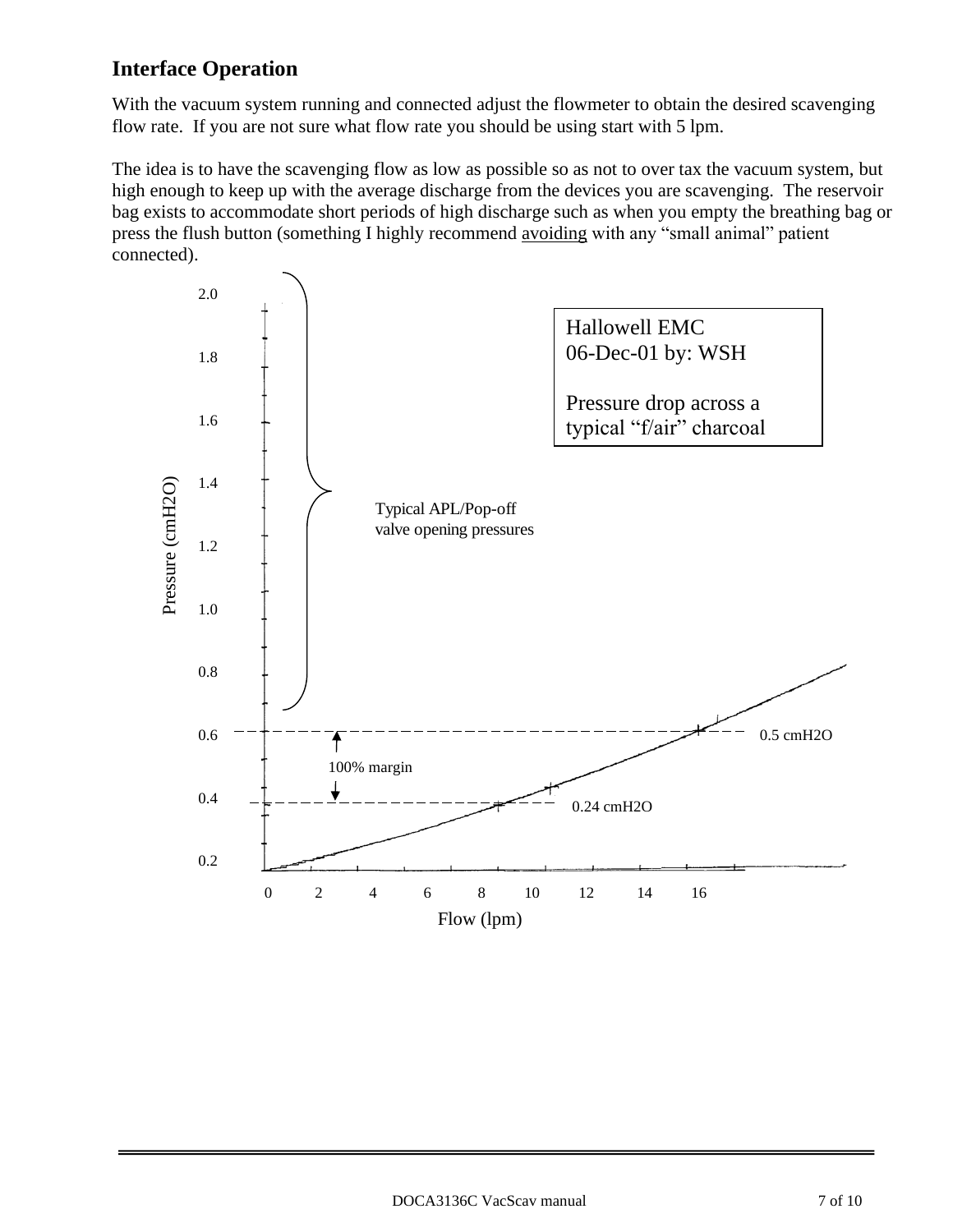## **Interface Operation cont.**

Normally during low or moderate flow anesthesia the fresh gas flow rate is set at 2 lpm or much lower. The patient will uptake a portion of that flow and the balance is "popped off" to the scavenger. If you run your anesthesia system with 2 lpm fresh gas flow a scavenging flow of 5 lpm would end up drawing about 3 lpm of room air as well as the average waste gas discharged from the APL valve.

If you are using higher fresh gas flow rates or are frequently emptying the breathing bag and flushing or adjusting the O2 flowmeter to compensate you may need to set the scavenging flow rate higher. With lower flows it could certainly be set lower.

How appropriate the scavenging flow setting is for the way you operate your anesthesia system can easily be judged by observing the size of the reservoir bag frequently through a few cases. Decrease the flow rate till you see that over the long run the bag never seems to empty completely. Then increase the flow by 50% for a comfortable margin. After you have done this you will find that you will not have to change the setting again given that you continue to operate your anesthesia system in the same manner and that your vacuum level remains the same.

#### **Maintenance:**

This interface is made of solid brass and is chrome plated for durability and easy cleaning. Simply wipe it clean with a damp cloth when required, Get no alcohol on the plastic flowmeter.

The charcoal canister serves a dual purpose in this system. **The system will not function properly without the charcoal canister.** Primarily it provides the slight pressure drop required for trouble free scavenging and filters dust and hair from incoming room air. Far less frequently, when made necessary by a suction system failure or disconnect, flow is revered through the canister and it absorbs the volatile anesthetics (not N2O) from the waste gases as they are discharged into the room preventing eventual over distention of the patients lungs. The interface can also be used in this latter "back up" mode during transport or for cases where vacuum is unavailable.

The amount of **dust accumulation** at the bottom of the canister **and its reserve capacity** to absorb more anesthetic **must be checked periodically to insure proper performance** of the system.

Weighing the canister periodically and comparing it to what the canister weighed when it was placed in service (See the Receiving section above) best estimates this reserve capacity. The frequency with which you check the canisters weight depends on your usage but should be done soon after any known suction system failure or disconnect or any transport cases. Be sure to clean off as much dust accumulation as possible from the underside of the filter before weighing it. Before the canister gains 50 grams over the weight recorded when it was put into service (its point of exhaustion) it should be discarded and replaced as recommended by the manufacturer. It is advisable to get into the habit of using the same gram scale to weigh the canisters. Exhausted canisters are to be disposed of as ordinary trash.

> As always your comments and feedback on our products are always appreciated. We can be contacted at 413-445-4263 or info@hallowell.com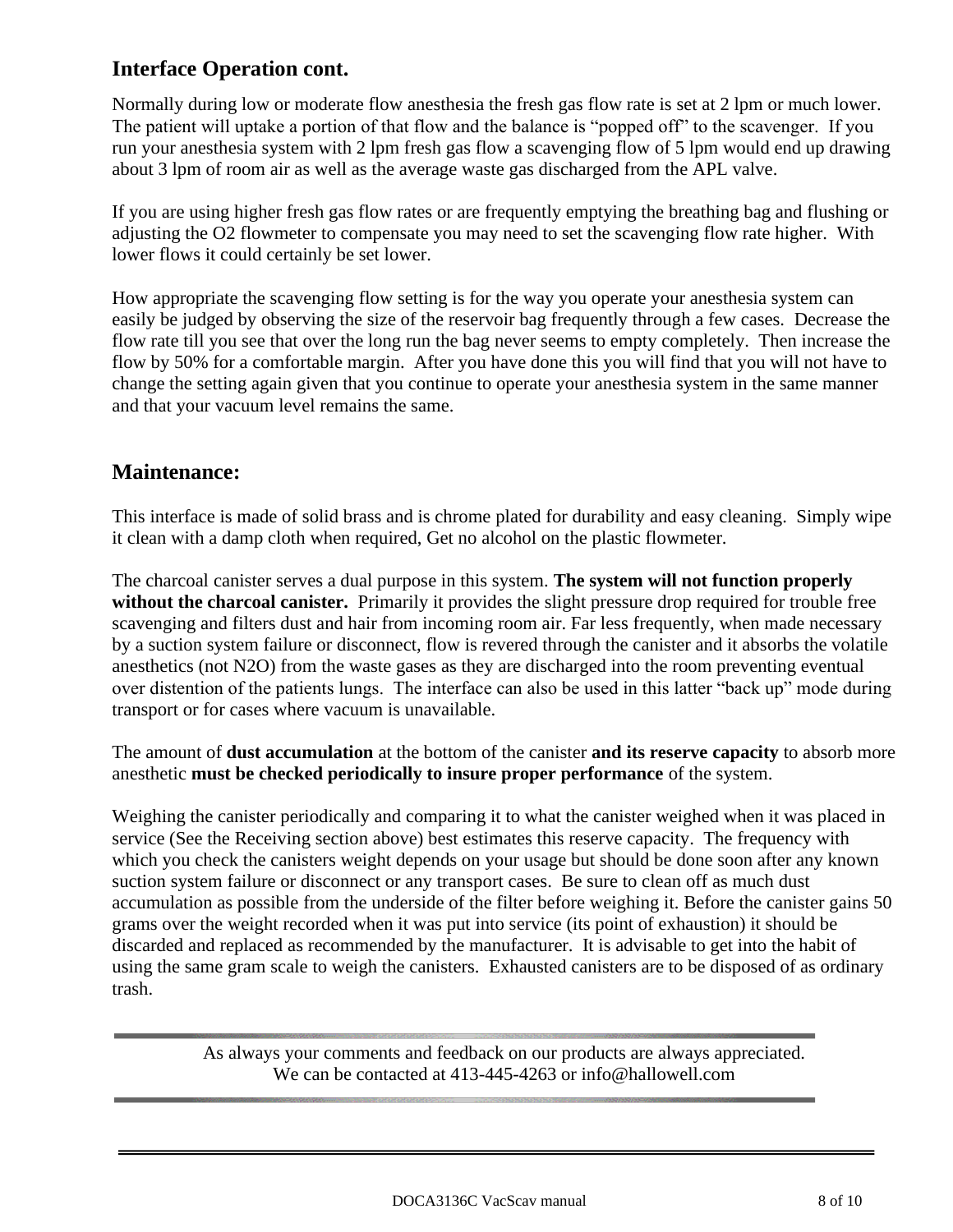#### **We would appreciate it if you would look into some of our other products including:**

The Hallowell EMC Model 2002 Pro Series of **Veterinary Anesthesia Ventilators** with bellows attachments accommodating patients from 2 to 400 lbs. Maintain normocapnia reducing the risks associated to respiratory acidosis and decreased blood pH levels leading to cardiac complications. This is especially important to your obese patients or those undergoing perineal, perianal or PU surgeries due to their positioning. Smooth out rocky anesthesias, free a pair of hands when you really need them.

The Hallowell EMC **Anesthesia WorkStation** (AWS). This new concept is a complete anesthesia machine (less the vaporizer of your choice) for animals from 150 grams to 6 or 7 kg. It is the same size as the model 2000 but incorporates a heated circle rebreathing system for the patients you previously had to put on a non-rebreathing system. Also incorporated is an integral volume ventilator. Should you want to mechanically ventilate the patient just switch the control from STANDBY to VENTILATE. Now available is a 200ml attachment effectively doubling the maximum deliverable tidal volume (TV) and size of the patient it will accommodate.

The Hallowell EMC **Heated Hard Pads**, literally bullet proof (.22 caliber), are a welcome relief from the so frequent hassles of patching or replacing the flexible heating pads. These solid polycarbonate pads will attach to any existing hot water circulating pump you may have with the provided connectors and still permit you to use your old flexible pads when desired.

The Hallowell EMC lightweight **equine wyes and breathing system tubes**. The wyes are light plastic, will accommodate both Drager and Bivona style metal endotracheal tube connectors as well as the Bivona and Cook funnel fit connectors. They are available with gas sampling ports that draw from within the ET tube. We also have an **equine bronchial-blocker** tube for lung separation applications. The breathing system tubes are also light, clear and easy to clean and dry quickly.